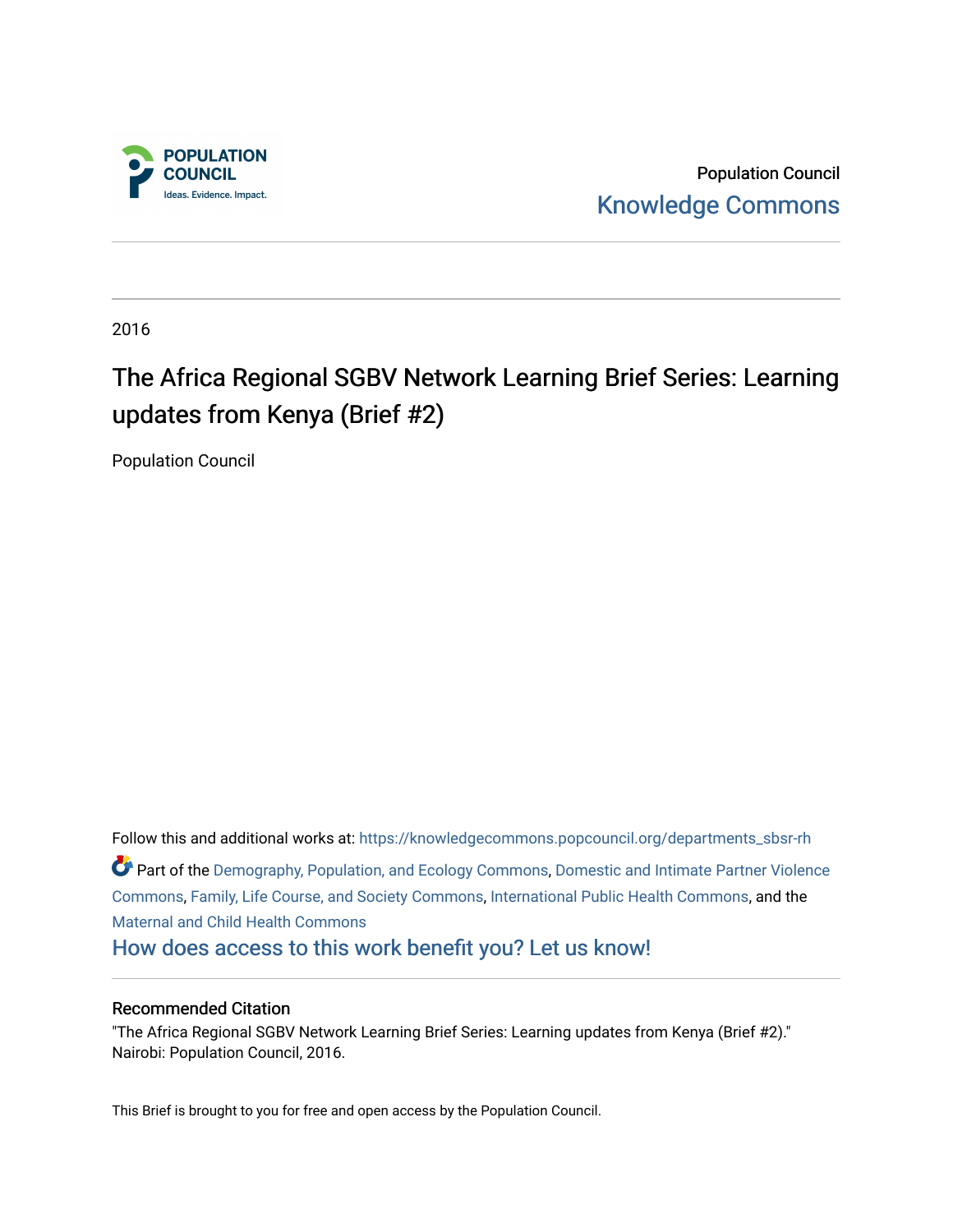### Population Council The Africa Regional SGBV Network Learning Brief Series

Fostering a Multisectoral Response to Violence against Children in East and Southern Africa

#### Learning Updates from Kenya (Brief #2)

**Data from 130 public health facilities supported by LVCT Health indicate that over 60% of rape survivors attended to from 2011 to 2014 were children below the age of 18. The Africa Regional Sexual and Gender Based Violence (SGBV) Network, set up in 2006, is addressing violence against children (VAC) in four countries. This**  *Learning Brief* **is one in a series of five that share critical, initial understandings of VAC that will help us respond more effectively to the problem.**

#### LVCT Health

LVCT Health is a Kenyan organisation with a goal of reducing HIV infections to zero. It generates evidence for sexual and gender-based violence (SGBV) policy reform and supports the Kenyan government to provide post-rape care services in public hospitals. As a member of the Africa Regional SGBV



Network, it has found that the majority of those seeking post-rape care

HEALTH CARE PROVIDERS ARE NOT TRAINED TO ATTEND TO CHILD SURVIVORS

in two county hospitals (Nakuru and Nyeri) are children. To respond to this demand from girls and boys affected by sexual violence, LVCT Health is exploring the extent to which sexual violence services meet the needs of children in Kenya. Initial findings highlight **a postrape care system that is inadequate for children.**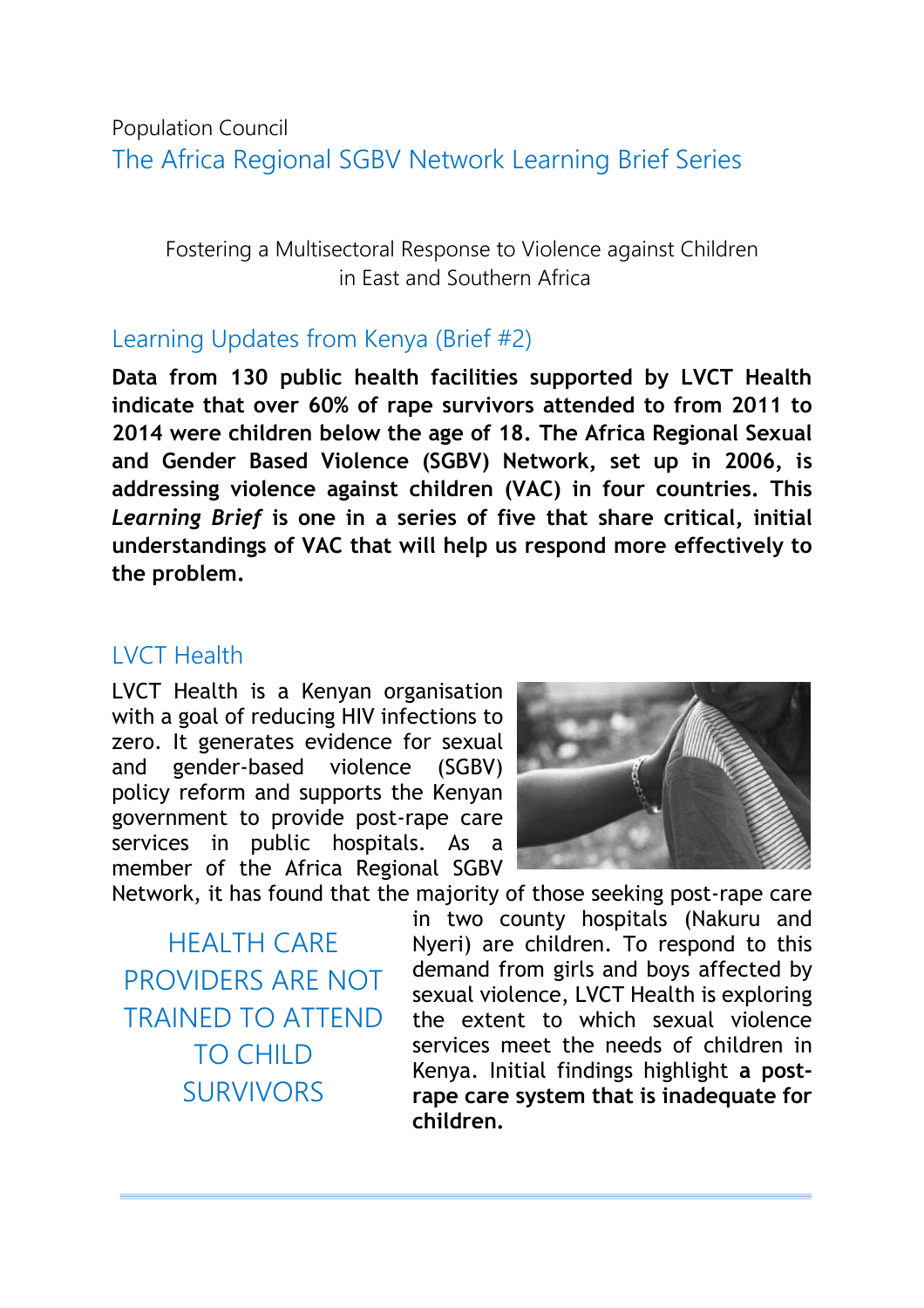#### What We're already Learning

LVCT Health is working with the Ministry of Health to improve children's access to quality and comprehensive post-rape care services. Here's *what we're learning* about existing care in two county hospitals (Nakuru and Nyeri) for child survivors of rape:

**EMERGENCY CONTRACEPTION** NOT SYSTEMATICALLY PROVIDED TO CHILD SURVIVORS

- **Health care providers are not equipped to attend to child survivors. Less** than 0.5% of the 518 providers employed by the county hospitals have been trained in the management of child survivors of rape.
- **Health systems for survivors are not child-centered, despite the large** number of children that seek post-rape care. There are no service delivery charters or standard operating procedures to guide providers regarding children.
- **There are no written materials available for children or their caregivers** on what care is available to them within and outside health facilities. They need to be made aware that, as survivors of sexual assault, there's a range of health services available to them. They need to know that they may have to return to the health facility a number of times to access everything they need.
- Emergency contraception is not systematically provided to child survivors; yet, 16% of such survivors were documented as being pregnant at the time of seeking post-rape care at the two county hospitals.
- **Comprehensive post-rape care services are currently offered over a** series of hospital visits. Children survivors rarely manage to make all the visits and miss out on essential treatment and care. Mechanisms for overcoming this barrier are required.
- Child survivors of rape are more likely to seek timely medical care if the perpetrator is unknown to them. We need to look into how to address the issue of children reporting rape by someone they know.

NO GUIDANCE AVAILABLE FOR DELIVERING CHILD-CENTRED POST-RAPE CARE